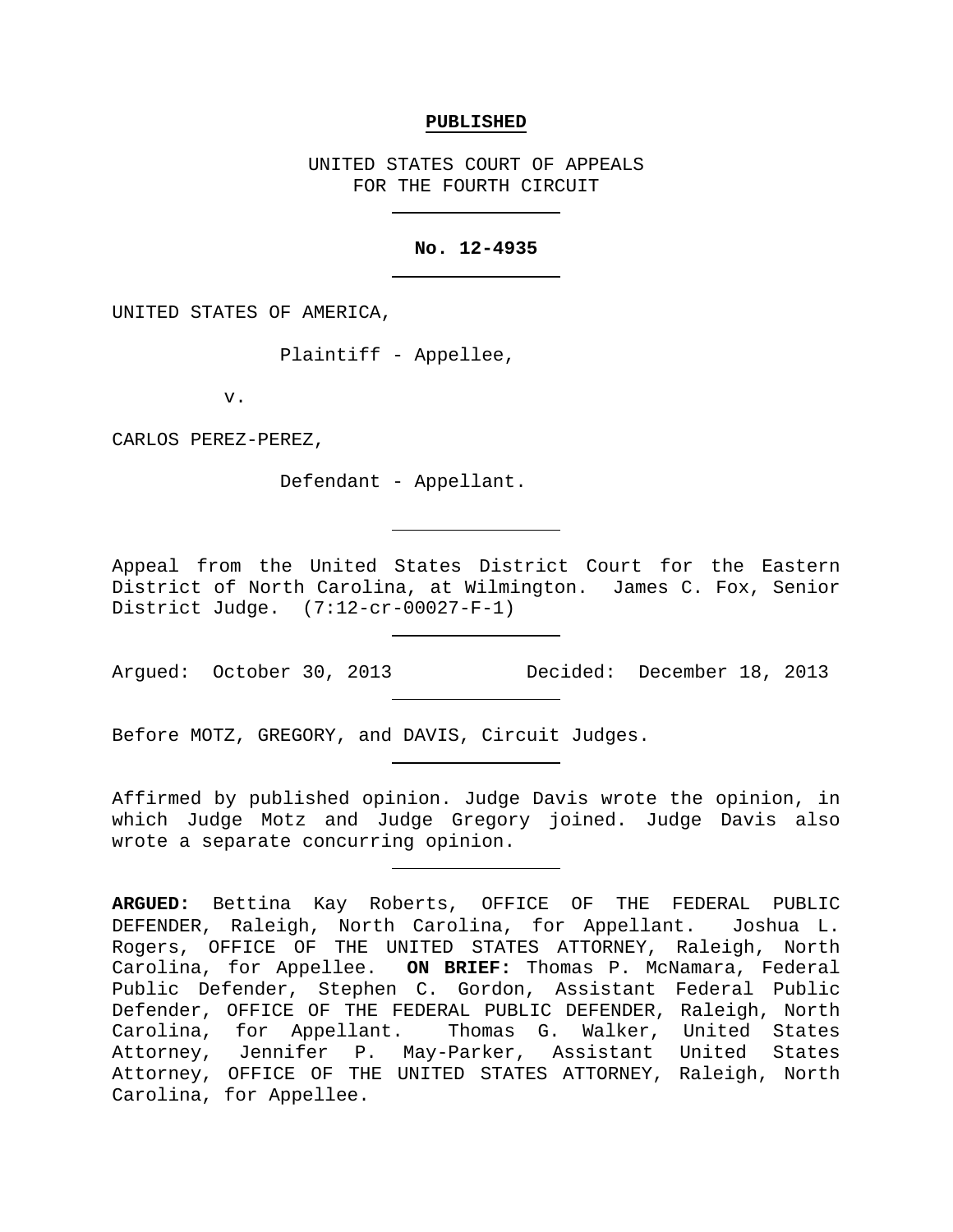DAVIS, Circuit Judge:

The U.S. Sentencing Guidelines advise district courts to increase by twelve or sixteen the offense level for a defendant convicted of unlawfully entering or remaining in the United States if the defendant has a prior felony conviction for "a crime of violence." U.S.S.G. § 2L1.2(b)(1)(A). "Sexual abuse of a minor" is listed as a qualifying crime of violence. U.S.S.G. § 2L1.2 cmt. n.1(B)(iii). The issue in this case is whether Carlos Perez-Perez's prior North Carolina conviction for taking indecent liberties with a minor, N.C. Gen. Stat. § [1](#page-1-0)4-202.1(a),<sup>1</sup> constitutes sexual abuse of a minor, and therefore a crime of violence within the meaning of the reentry Guideline. We are constrained by our precedent, United States v. Diaz-Ibarra, 522 F.3d 343 (4th Cir. 2008), to hold that it does.

N.C. Gen. Stat. § 14–202.1(a).

<span id="page-1-0"></span> $1$  The text of the Indecent Liberties Statute provides, in pertinent part, as follows:

<sup>(</sup>a) A person is guilty of taking indecent liberties with children if, being 16 years of age or more and at least five years older than the child in question, he either:

<sup>(1)</sup> Willfully takes or attempts to take any immoral, improper, or indecent liberties with any child of either sex under the age of 16 years for the purpose of arousing or gratifying sexual desire; or

<sup>(2)</sup> Willfully commits or attempts to commit any lewd or lascivious act upon or with the body or any part or member of the body of any child of either sex under the age of 16 years.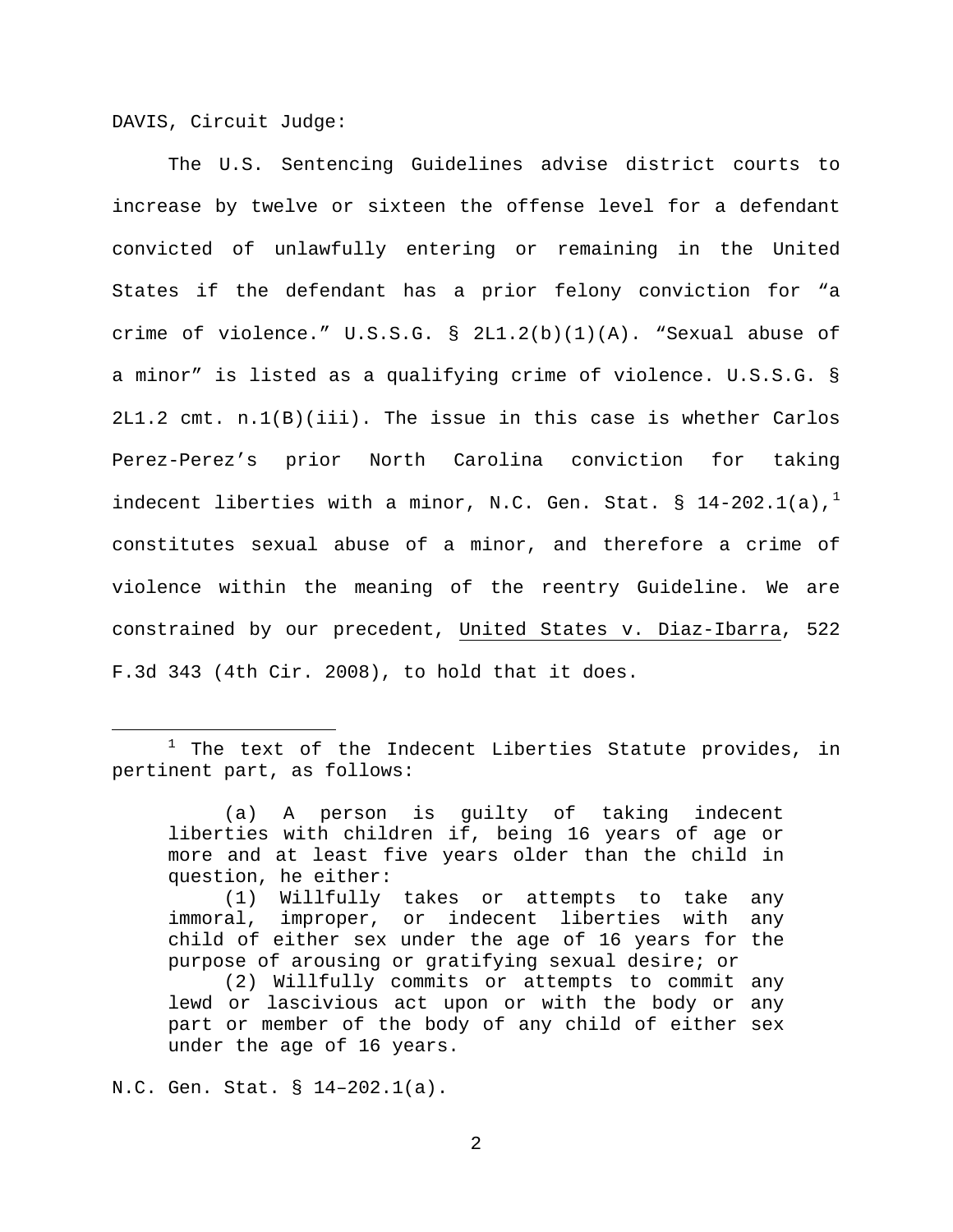Having previously entered this country unlawfully, Perez-Perez, a Mexican citizen, who was then 24 years old, had sex with a 15-year old girl in [2](#page-2-0)001.<sup>2</sup> He was charged in North Carolina with statutory rape, N.C. Gen. Stat. § 14-27.7A(a), but he pled guilty to taking indecent liberties with a minor. Id. § 14-202.1. He was soon after deported to Mexico. Perez-Perez unlawfully reentered the United States and was convicted in federal district court in Texas of reentry by an alien after deportation following an aggravated felony conviction. He was again deported to Mexico in 2004.

After unlawfully entering the United States yet again, Perez-Perez pled guilty in federal district court in North Carolina to illegal reentry after deportation by an aggravated felon. 8 U.S.C. §§ 1326(a) and (b)(2). Over his objection, the district court concluded that Perez-Perez's prior North Carolina conviction for taking indecent liberties with a minor constituted a crime of violence, and the court applied the concomitant sixteen-level enhancement, U.S.S.G. § 2L1.2 (b)(1)(A), raising Perez-Perez's sentencing range to forty-six

<span id="page-2-0"></span><sup>&</sup>lt;sup>2</sup> Our brief summary of the facts surrounding Perez-Perez's indecent liberties conviction relies on the bare contents of the Pre-Sentence Report prepared by a United States Probation Officer: "Investigation of this conviction revealed that the defendant had sexual intercourse with a 15-year old female when he was 24 years of age. Therefore, this conviction involves the sexual abuse of a minor and the 16-level enhancement was appropriately applied." J.A. 68.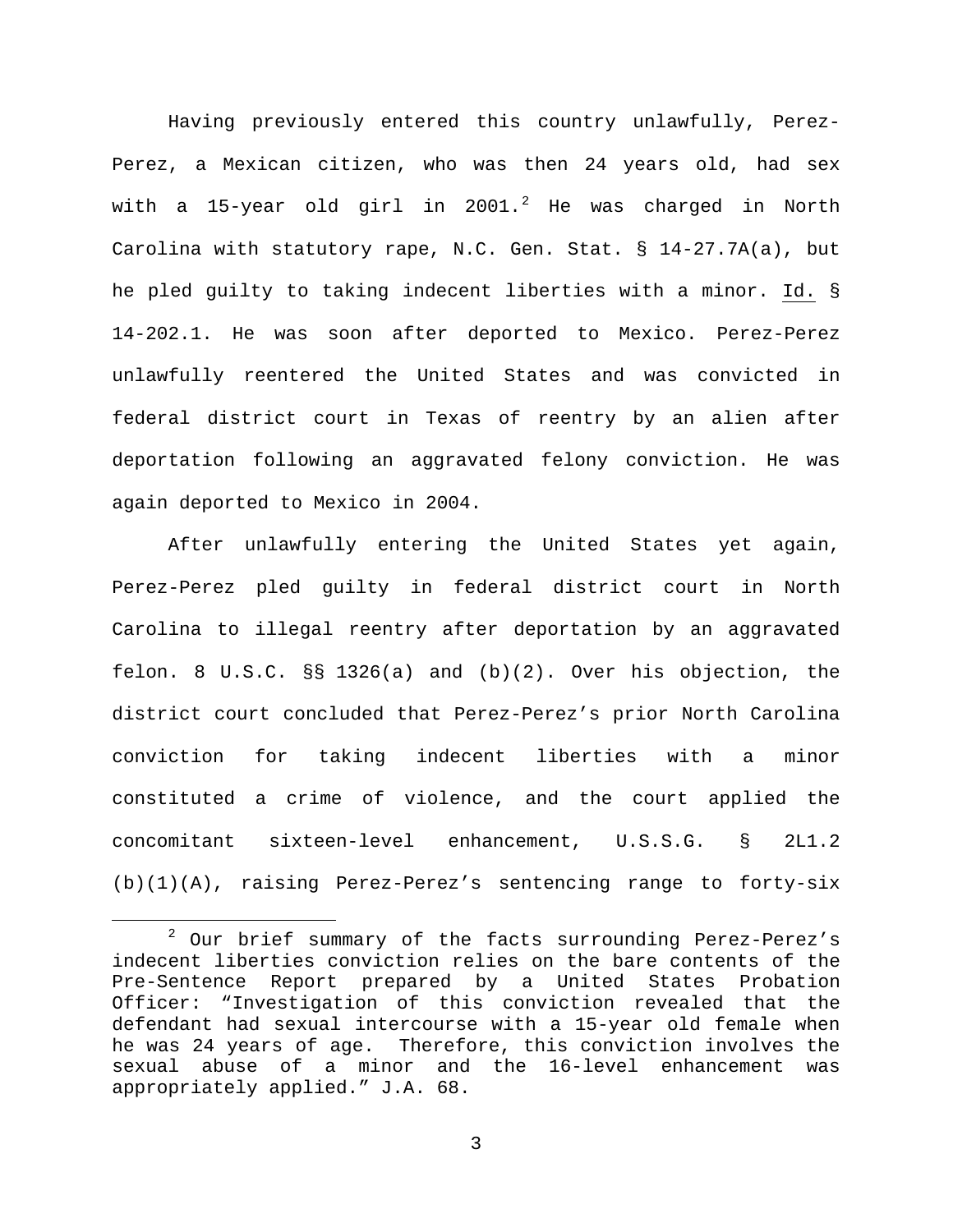to fifty-seven months from a range of one to seven months. The district court sentenced Perez-Perez to an imprisonment term of forty-six months. He filed a timely notice of appeal.

Perez-Perez raises a single challenge on appeal: He argues that the district court erred in finding that his prior North Carolina conviction for taking indecent liberties with a minor, N.C. Gen. Stat. § 14-202.1(a), qualifies categorically as sexual abuse of a minor, and thus as a crime of violence within the meaning of the reentry Guideline.<sup>[3](#page-3-0)</sup> U.S.S.G. § 2L1.2(b)(1)(A). Because his contention raises a question of law, we review the district court's ruling de novo. Diaz-Ibarra, 522 F.3d at 347.

At base, the categorical approach requires that "we look only to the statutory definition of the state crime and the fact of conviction to determine whether the conduct criminalized by the statute, including the most innocent conduct, qualifies as a 'crime of violence.'" Id. at 348. Application of this approach generally involves a four-step process. First, we identify which of the listed crimes in the Commentary to the Guideline ("the

<span id="page-3-0"></span><sup>&</sup>lt;sup>3</sup> The parties have proceeded on the assumption that the district court applied the categorical approach rather than the modified categorical approach in its assessment of Perez-Perez's indecent liberties conviction. See generally Descamps v. United States, 133 S. Ct. 2276, 2285 (2013). As the Government supplied the district court with no Shepard-approved documents, see Shepard v. United States, 544 U.S. 13, 16 (2005), we also assume that, necessarily, the district court applied a categorical approach. Descamps, 133 S. Ct. at 2284-85.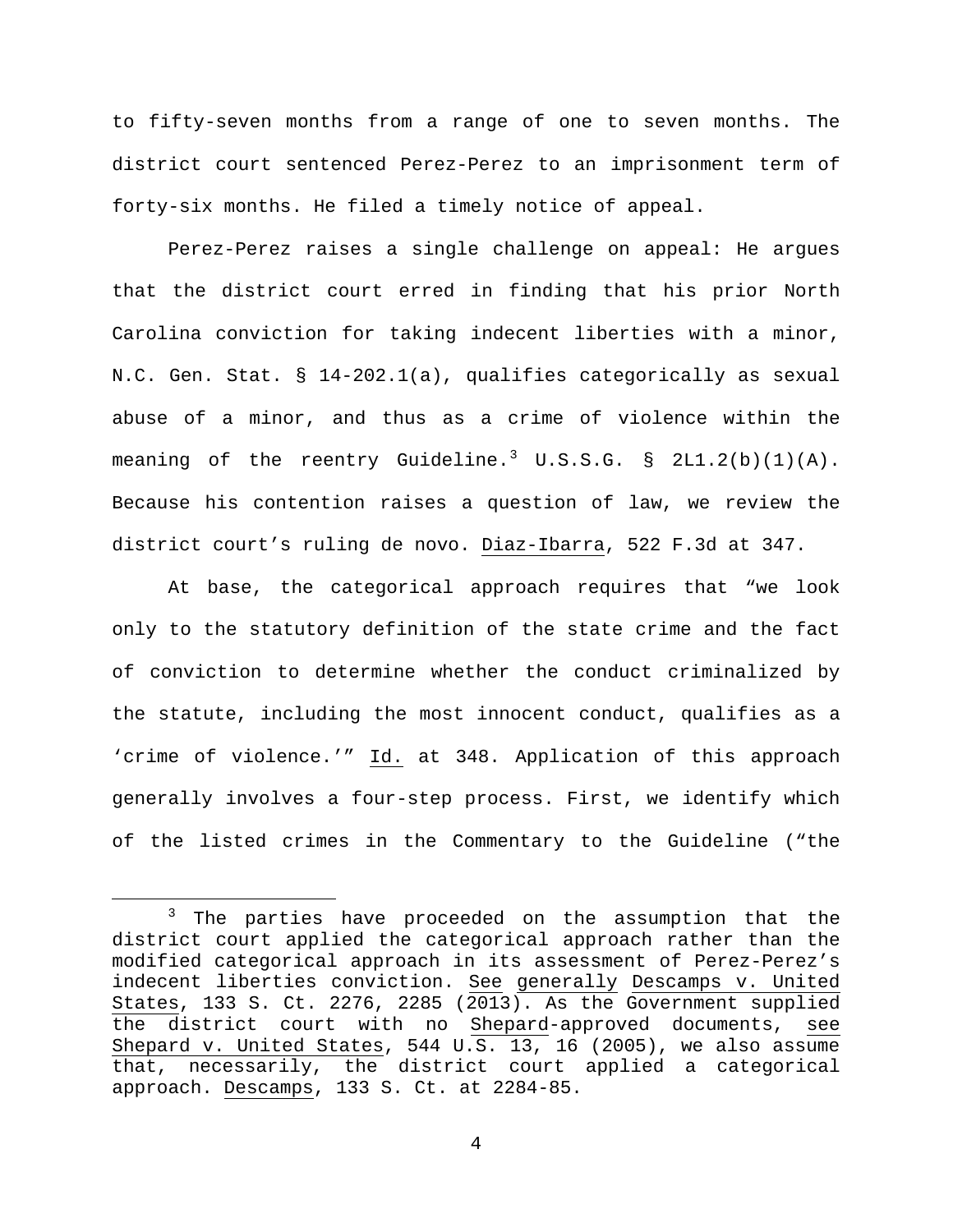Guideline crime") most closely approximates the prior state crime.[4](#page-4-0) United States v. Cabrera-Umanzor, 728 F.3d 347, 352 (4th Cir. 2013). Second, we identify the "generic definition" of the Guideline crime. United States v. Bonilla, 687 F.3d 188, 192 (4th Cir. 2012). Third, we compare the elements of the prior state crime to those in the generic definition of the Guideline crime. Id. If the elements of the prior state crime "correspond in substance" to those of the Guideline crime, then the prior state crime is a crime of violence and our inquiry comes to an end. Cabrera-Umanzor, 728 F.3d at 350 (citations and modifications omitted). If, however, the elements do not correspond in substance, then we proceed to the fourth step, which involves an assessment of whether the scope of conduct criminalized by the prior state crime is categorically overbroad when compared to the generic definition of the Guideline crime. United States v. Rangel-Castaneda, 709 F.3d 373, 377-79 (4th Cir. 2013) (citation omitted). A prior state offense whose elements criminalize a broader scope of conduct than the Guideline crime is not categorically a crime of violence.

<span id="page-4-0"></span><sup>&</sup>lt;sup>4</sup> If none of the listed Guideline crimes are suitable for comparison, then we assess whether the prior state crime is captured by the "use of force" clause, which sweeps within its ambit "any other offense under federal, state, or local law that has as an element the use, attempted use, or threatened use of physical force against the person of another." U.S.S.G. § 2L1.2 cmt. n. 1(B)(iii). The use of force clause is not at issue in this case.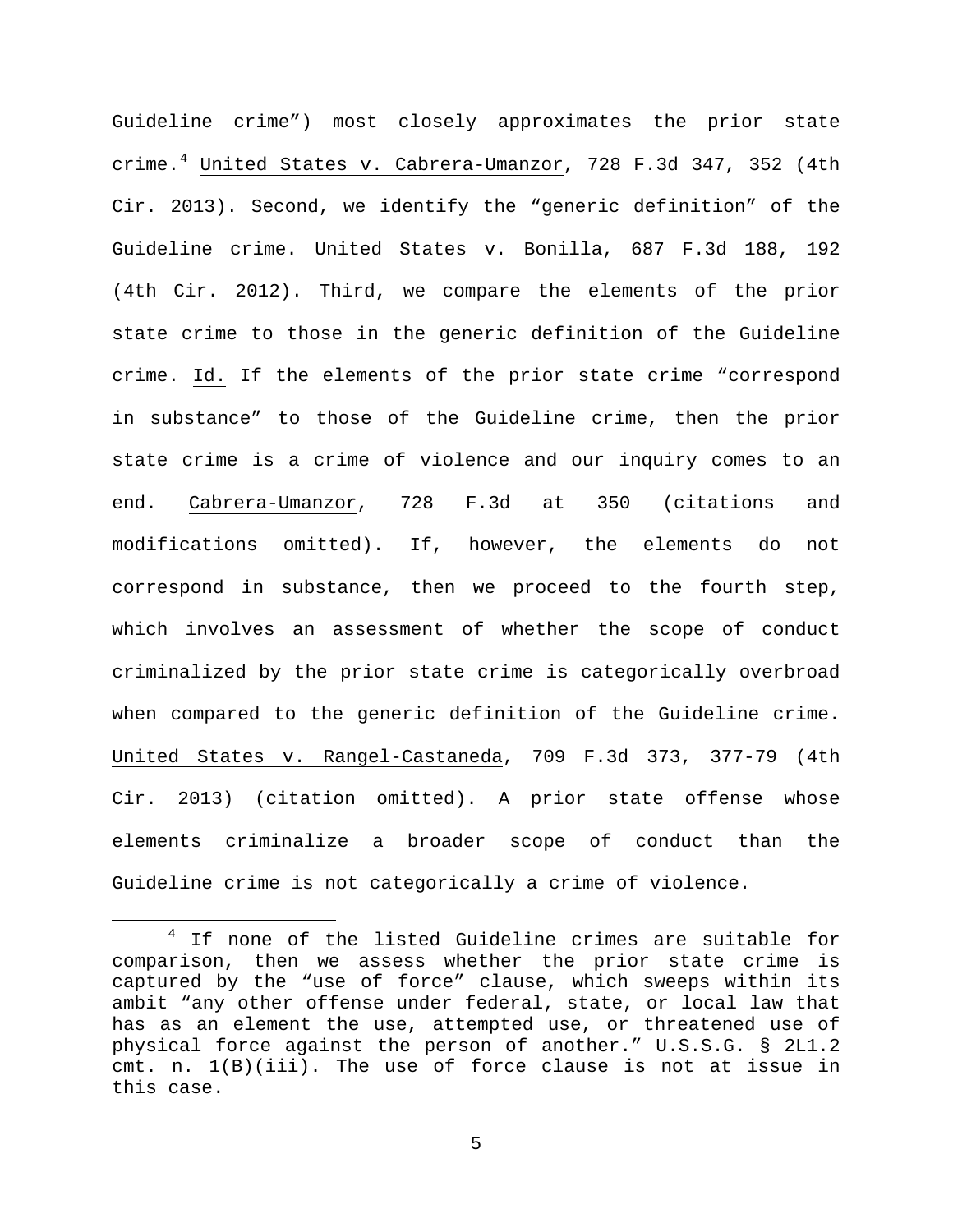The paradigmatic exemplar of this structured approach that proceeded through to step four is Rangel-Castaneda, in which we held that a Tennessee statutory rape law that made the age of consent eighteen was categorically broader than the generic definitions of statutory rape, forcible sex offense, and sexual abuse of a minor. Id. at 378-81. Accordingly, the defendant's federal sentence for unlawful reentry could not be increased by sixteen offense levels under U.S.S.G. § 2L1.2(b)(1)(A) on the basis of his prior conviction under the Tennessee law. Id. at 381.

Applying the above analytical framework to the case at hand, we conclude that Perez-Perez's conviction for taking indecent liberties with a minor qualifies categorically, at step three of the above framework, as sexual abuse of a minor, and therefore as a crime of violence within the meaning of the reentry Guideline. The listed Guideline crime that most closely approximates the North Carolina crime of taking indecent liberties with a minor is "sexual abuse of a minor," a term that we have previously construed to mean a "perpetrator's physical or nonphysical misuse or maltreatment of a minor for a purpose associated with sexual gratification." Diaz-Ibarra, 522 F.3d at 352 (quotations and citation omitted). Although the North Carolina statute appears to encompass two distinct categories of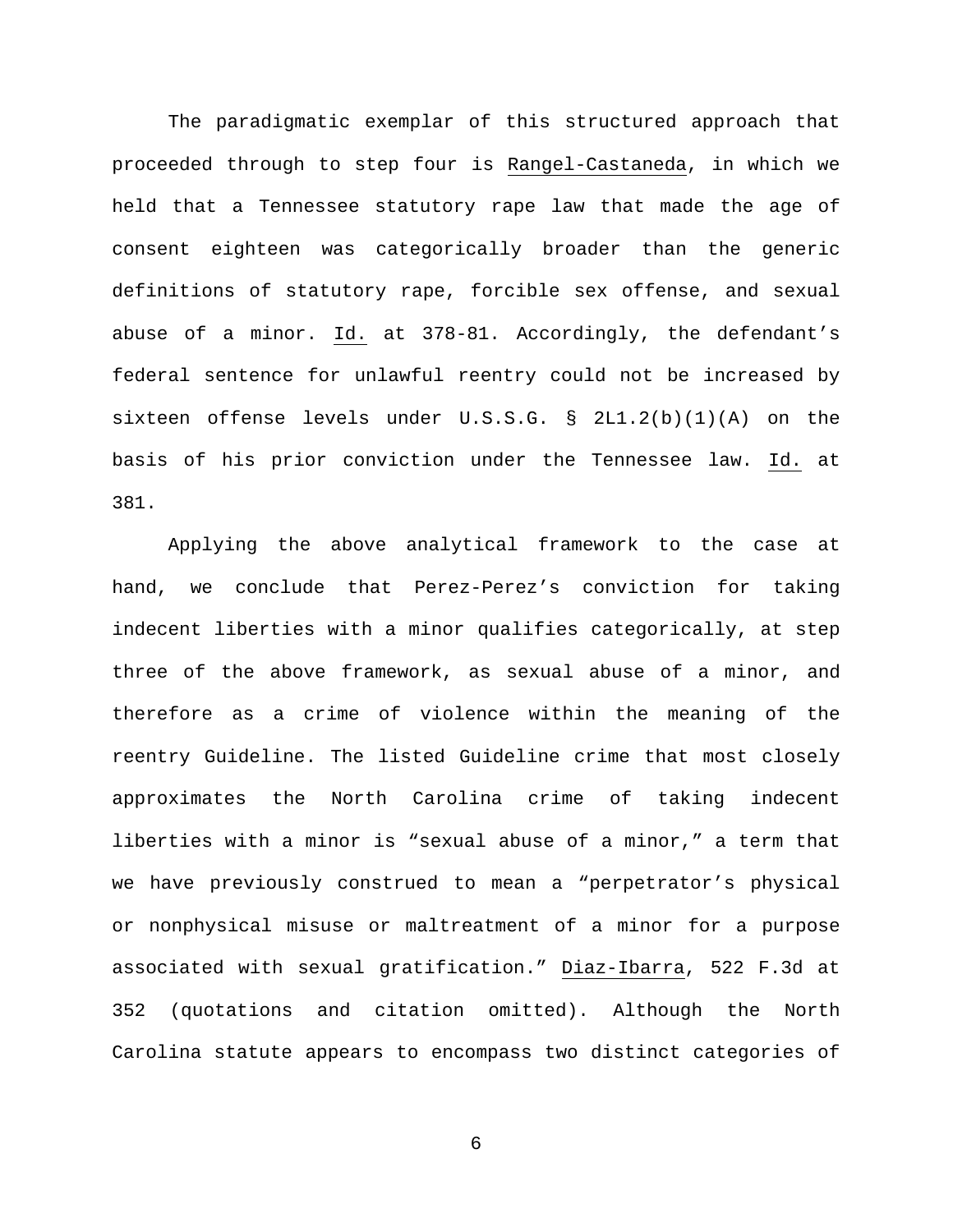conduct, it has been construed by North Carolina courts as one crime having five elements:

(1) the defendant was at least 16 years of age; (2) he was five years older than his victim; (3) he willfully took or attempted to take an indecent liberty with the victim; (4) the victim was under 16 years of age at the time the alleged act or attempted act occurred; and (5) the action by the defendant was for the purpose of arousing or gratifying sexual desire.

State v. Coleman, 684 S.E.2d 513, 519 (N.C. Ct. App. 2009).[5](#page-6-0)

Comparing our generic definition of sexual abuse of a minor with the elements of the North Carolina indecent liberties crime reveals both that the elements of the latter correspond in substance with our definition, and that each offense therefore contemplates criminalization of the same conduct: both target conduct directed towards minors, both require a mental element focused on sexual gratification, and both cast a broad net in capturing physical or nonphysical conduct. Specifically, we are unable to say that the statutory element of "willfully t[aking] or attempt[ing] to take an indecent liberty" exceeds the scope of what we have required: "misuse or maltreatment" of a minor.<sup>[6](#page-6-1)</sup>

<span id="page-6-0"></span> <sup>5</sup> Judge King recognized this five-point constellation of elements of the North Carolina indecent liberties statute in United States v. Vann, 660 F.3d 771, 782-83 (4th Cir. 2011) (King, J., concurring), as did the Ninth Circuit in United States v. Baza-Martinez, 464 F.3d 1010, 1016 (9th Cir. 2006). See also Vann, 660 F.3d at 791-93 (Davis, J., concurring).

<span id="page-6-1"></span> $^6$  The first subsection of the North Carolina statute targets "immoral, improper, or indecent liberties," N.C. Gen. Stat. § (Continued)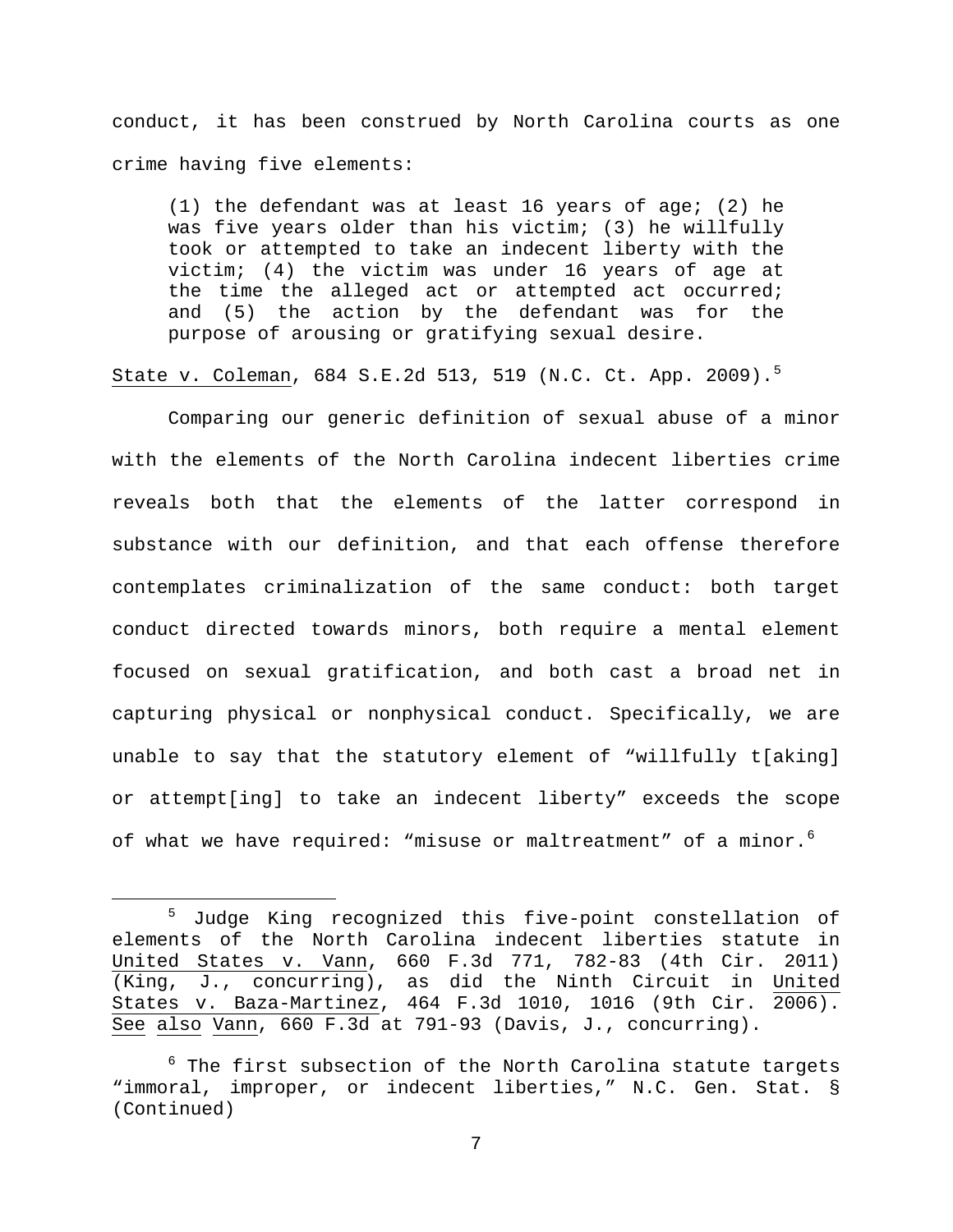Perez-Perez makes two arguments in contending that his conviction does not constitute sexual abuse of a minor. First, he argues that the North Carolina crime is broader than Diaz-Ibarra's definition of sexual abuse of a minor because the statute "does not require that the victim even be aware of the perpetrator's presence, much less that the act occur within the physical presence of the child." App. Br. 14. Second, he argues that our decision in United States v. Vann, 660 F.3d 771 (4th Cir. 2011) (en banc) (per curiam), establishes that his conviction for taking indecent liberties with a minor is not "a crime of violence." These contentions are unpersuasive.

Perez-Perez's first argument, that the legal sufficiency of constructive presence under the North Carolina statute renders it broader than sexual abuse of a minor, State v. Every, 578 S.E.2d 648, 647 (N.C. Ct. App. 2003), is unavailing because it elides the extraordinary breadth of our definition of the Guideline crime. In Diaz-Ibarra, we agreed with the Eleventh Circuit that a perpetrator can engage in conduct that constitutes sexual abuse when he is "in the actual or constructive presence" of the minor. 522 F.3d at 351 n.6. Thus,

Ĩ.

<sup>14-202.1(</sup>a)(1), while the second targets "lewd and lascivious  $act[s]$ " with the body of a minor, id. § 14-202.1(a)(2); both types of conduct can be construed as "physical or nonphysical misuse or mistreatment" of a minor.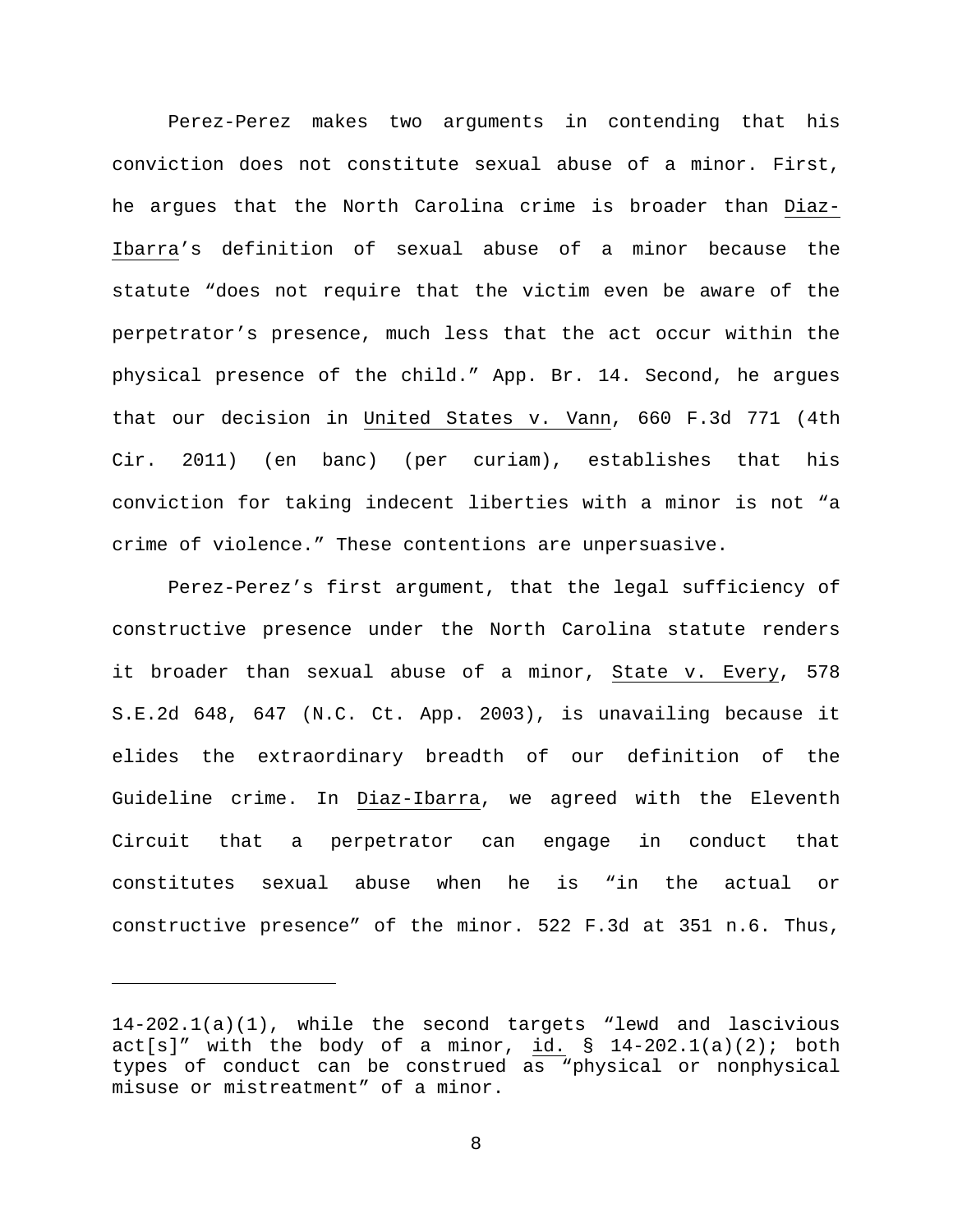with respect to the elements of a perpetrator's presence (or, what is closely related thereto, a victim's awareness or knowledge of his presence), our definition of the Guideline crime and the elements of the North Carolina indecent liberties offense are effectively coterminous in that neither requires the defendant's actual presence or the victim's awareness or knowledge of the defendant's presence.

Perez-Perez's second argument, that Vann militates in favor of concluding that taking an indecent liberty with a minor is not a "crime of violence," ultimately fails because accepting it would require us to set aside our precedent in Diaz-Ibarra, which we cannot do. See McMellon v. United States, 387 F.3d 329, 332 (4th Cir. 2004) (en banc) (recognizing "the basic principle that one panel cannot overrule a decision issued by another panel"). It is true that in Vann we held, proceeding on an assumption that the modified categorical approach applied, that the Government had failed to prove that the specific defendant's North Carolina conviction for taking indecent liberties with a minor was a "violent felony" within the meaning of the Armed Career Criminal Act.<sup>[7](#page-8-0)</sup> 660 F.3d at 776. But Vann does not dictate

<span id="page-8-0"></span>In his concurring opinion in Vann, Judge King, joined by all three members of the present panel, concluded not only that application of the modified categorical approach was improper, but also that a North Carolina conviction of taking an indecent liberty with a minor is not categorically a violent felony (Continued)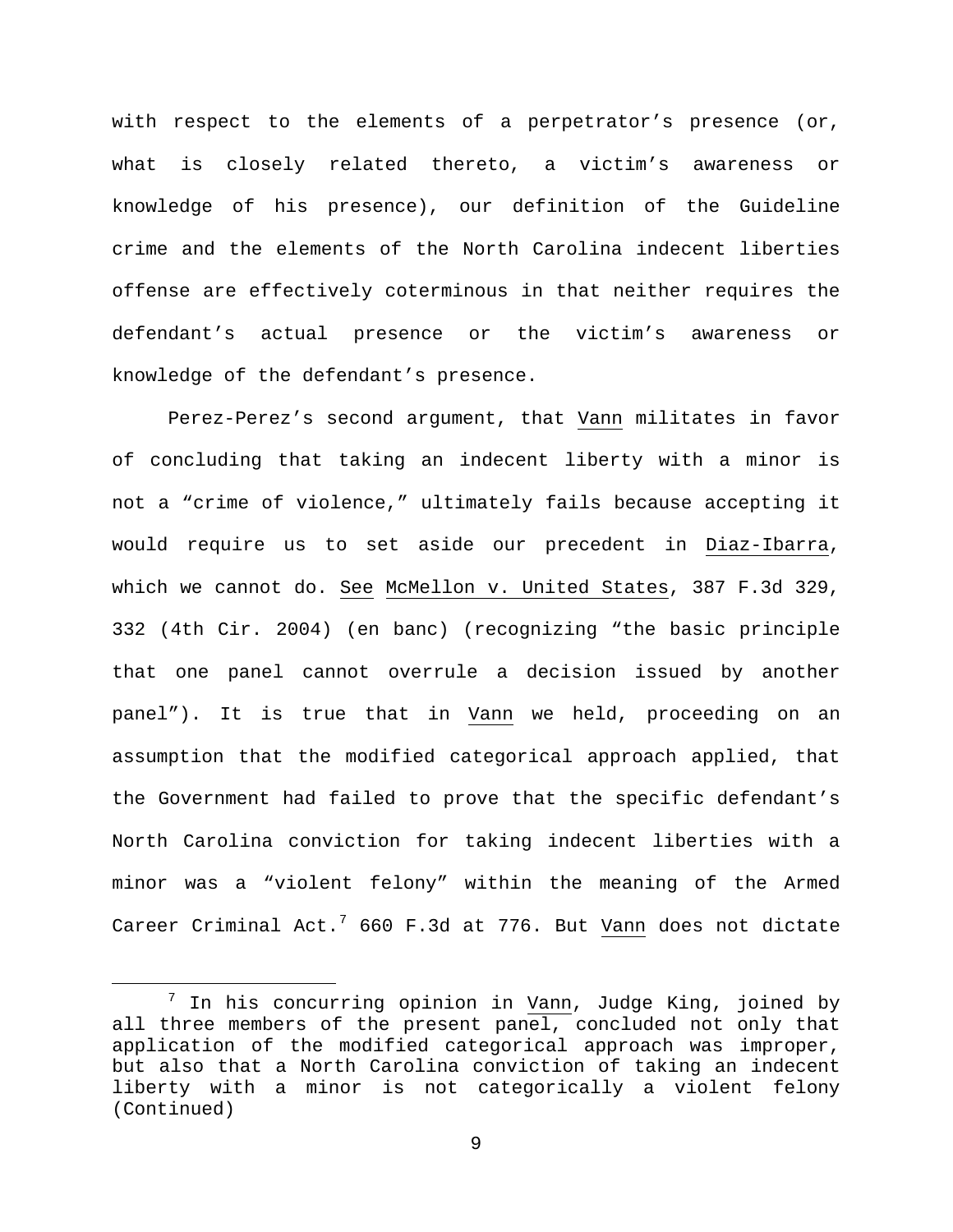reversal in this case, as the per curiam opinion of the en banc court did not purport to disturb Diaz-Ibarra's prior definition of the generic crime of "sexual abuse of a minor."<sup>[8](#page-9-0)</sup> Moreover, unlike the reentry Guideline, the Armed Career Criminal Act has no list of enumerated crimes and contains only the "residual" and "force" clauses, neither of which expressly contemplate sexual offenses involving minors. Given these distinguishing characteristics, we are constrained to agree with the Government that Vann does not control, and that there is no interpretation of the North Carolina indecent liberties statute that does not fit within Diaz-Ibarra's extraordinarily broad generic definition of "sexual abuse of a minor."

ī

within the meaning of the Armed Career Criminal Act. Vann, 660 F.3d at 782 (King, J., concurring). We acknowledge that at least eight members of the en banc court in Vann expressed the view that the effect of convictions under the North Carolina indecent liberties statute properly could be assessed under the modified categorical approach. See Vann, 660 F.3d at 798 (Keenan, J., concurring, joined by Traxler, C.J., and Agee, Wynn, and Diaz, JJ.); id. at 801 (Wilkinson, J., concurring); id. at 807 (Niemeyer, J., joined by Shedd, J., concurring in part and dissenting in part). Whether, in light of the Supreme Court's intervening decision in Descamps v. United States, 133 S.Ct. 2276 (2013), the views of those judges might today be altered is a subject about which we need not and do not speculate.

<span id="page-9-0"></span> $8$  Notably, in an alternative holding, the opinion in Diaz-Ibarra indicates that it would have reached the same holding by application of the modified categorical approach. See 522 F.3d at 353 n.7. But see supra n.7.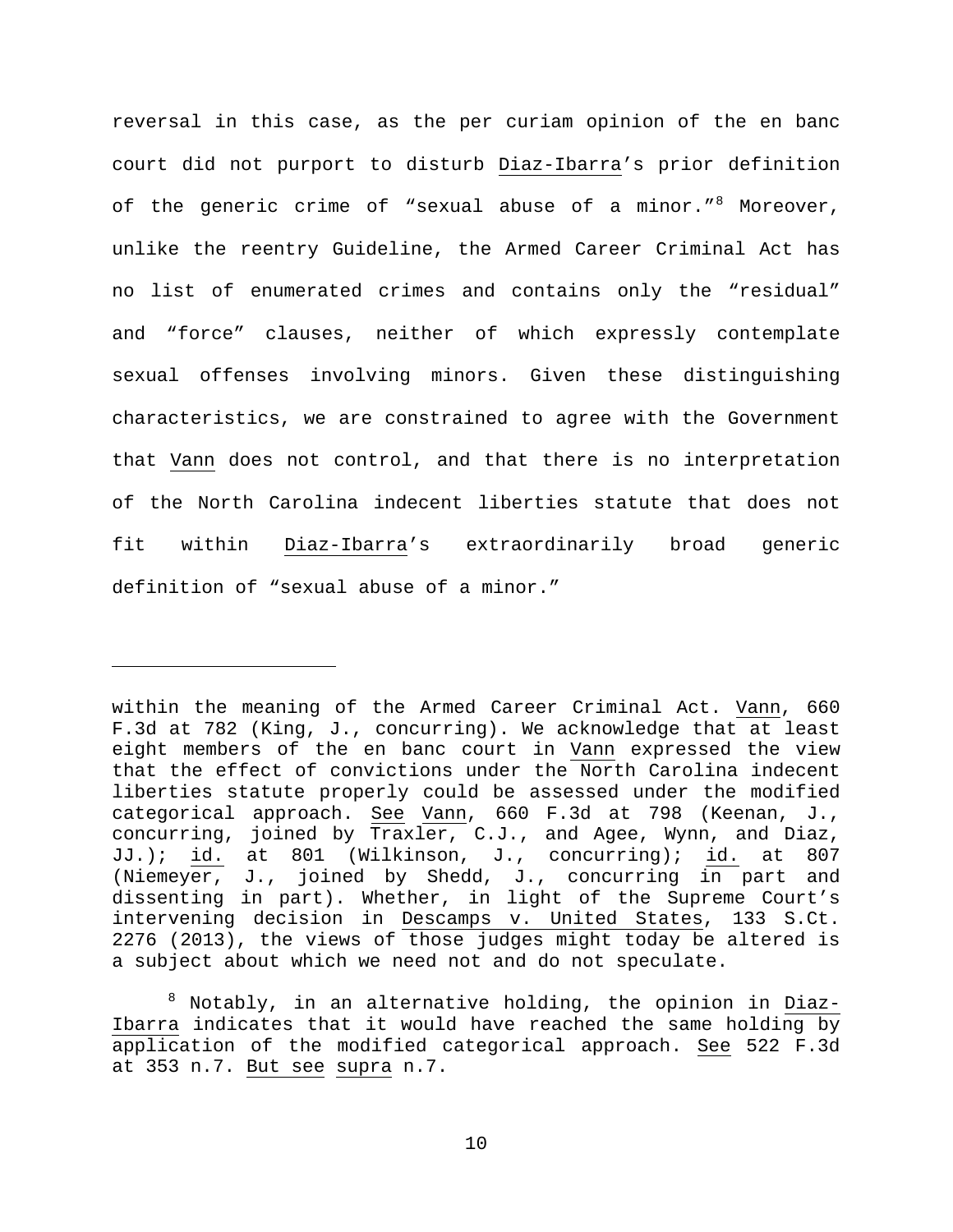In short, Diaz-Ibarra mandates the result here. It would be difficult, if not impossible, to conceptualize a situation in which a perpetrator "willfully" took or attempted to take an "immoral, improper, or indecent liberty" with a minor that did not involve his "physical or nonphysical misuse or maltreatment of [that] minor for a purpose associated with sexual gratification". Even if we could come up with such a case, it would likely run counter to the Supreme Court's admonishment that the categorical analysis "requires more than the application of legal imagination to a state statute's language." Gonzales v. Duenas-Alvarez, 127 S. Ct. 815, 822 (2007) (regarding the Immigration and Nationality Act). We are tasked instead with assessing whether there is "a realistic probability, not a theoretical possibility, that [North Carolina] would apply its statute to conduct that falls outside the generic definition of a crime." Id. Accordingly, we hold that a conviction for taking indecent liberties with a minor qualifies categorically as sexual abuse of a minor under Diaz-Ibarra and is therefore a crime of violence within the meaning of the reentry Guideline and its Commentary. U.S.S.G. § 2L1.2 cmt. n. 1(B)(iii). The judgment is

## AFFIRMED.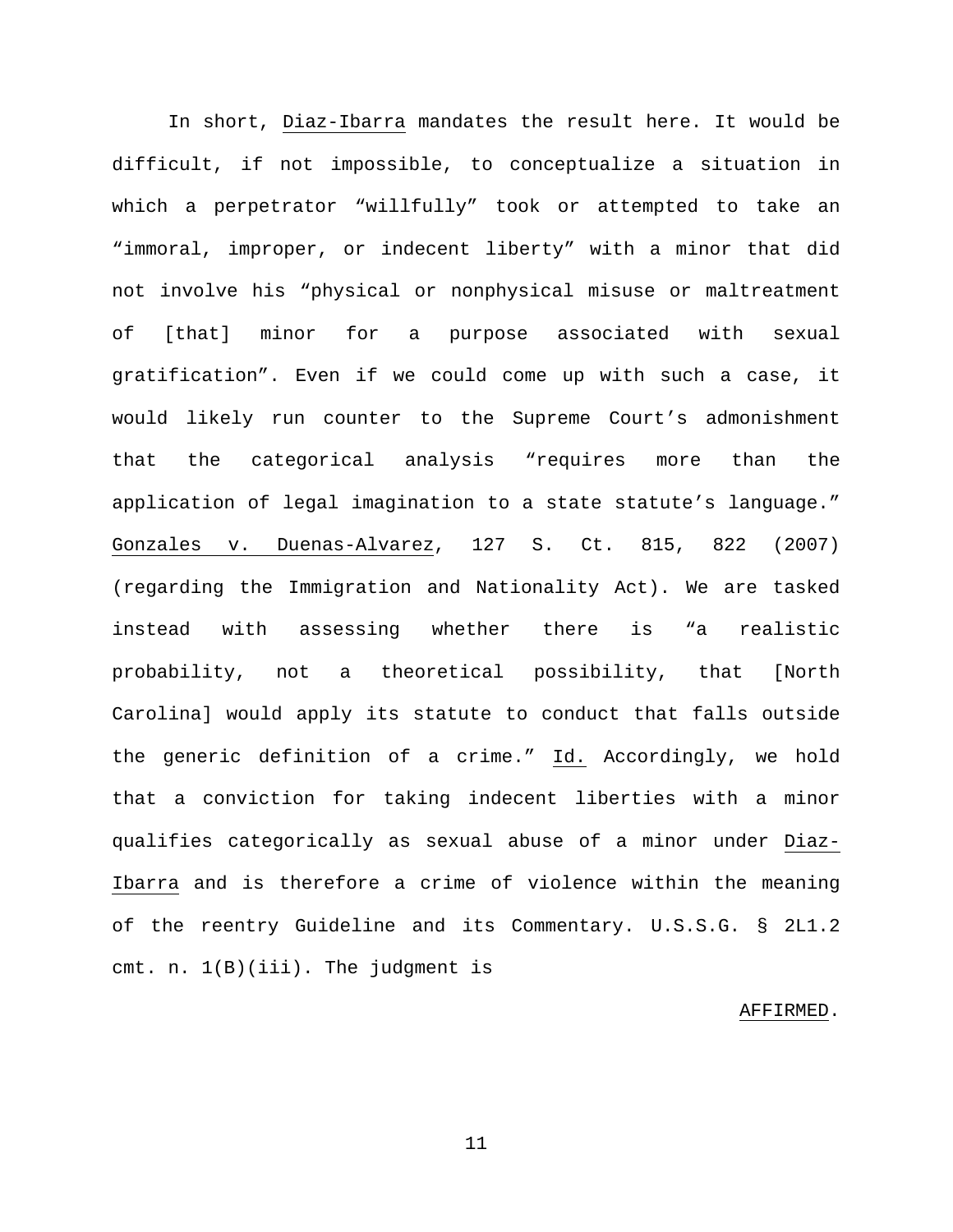DAVIS, Circuit Judge, concurring:

Today's decision is compelled by United States v. Diaz-Ibarra, 522 F.3d 343, 352 (4th Cir. 2008), the case in which we described "sexual abuse of a minor" for purposes of identifying "a crime of violence" under U.S. Sentencing Guideline § 2L1.2(b)(1)(A)(ii) (the reentry Guideline), to mean a "perpetrator's physical or nonphysical misuse or maltreatment of a minor for a purpose associated with sexual gratification." (Quotations and citation omitted). I use the term "describe" rather than "define" quite purposefully. This is because in Diaz-Ibarra, rather than undertake to "define" a generic crime of sexual abuse of a minor by setting out a list of elements of such a hypothetical generic crime, we simply engaged in dictionary surfing to arrive at an expansive description of what we think such a crime might cover. Today's decision demonstrates the limitlessness of our Circuit's conception of "sexual abuse of a minor"; accordingly, I respectfully submit that the time has come to reconsider Diaz-Ibarra.

There are several discrete problems with Diaz-Ibarra's construction of "sexual abuse of a minor."

First, it is untethered from the very term it is ultimately intended to define: "crime of violence." U.S.S.G. § 2L1.2(b)(1)(A)(ii) (emphasis added). "Nonphysical misuse or maltreatment" certainly includes conduct that does not involve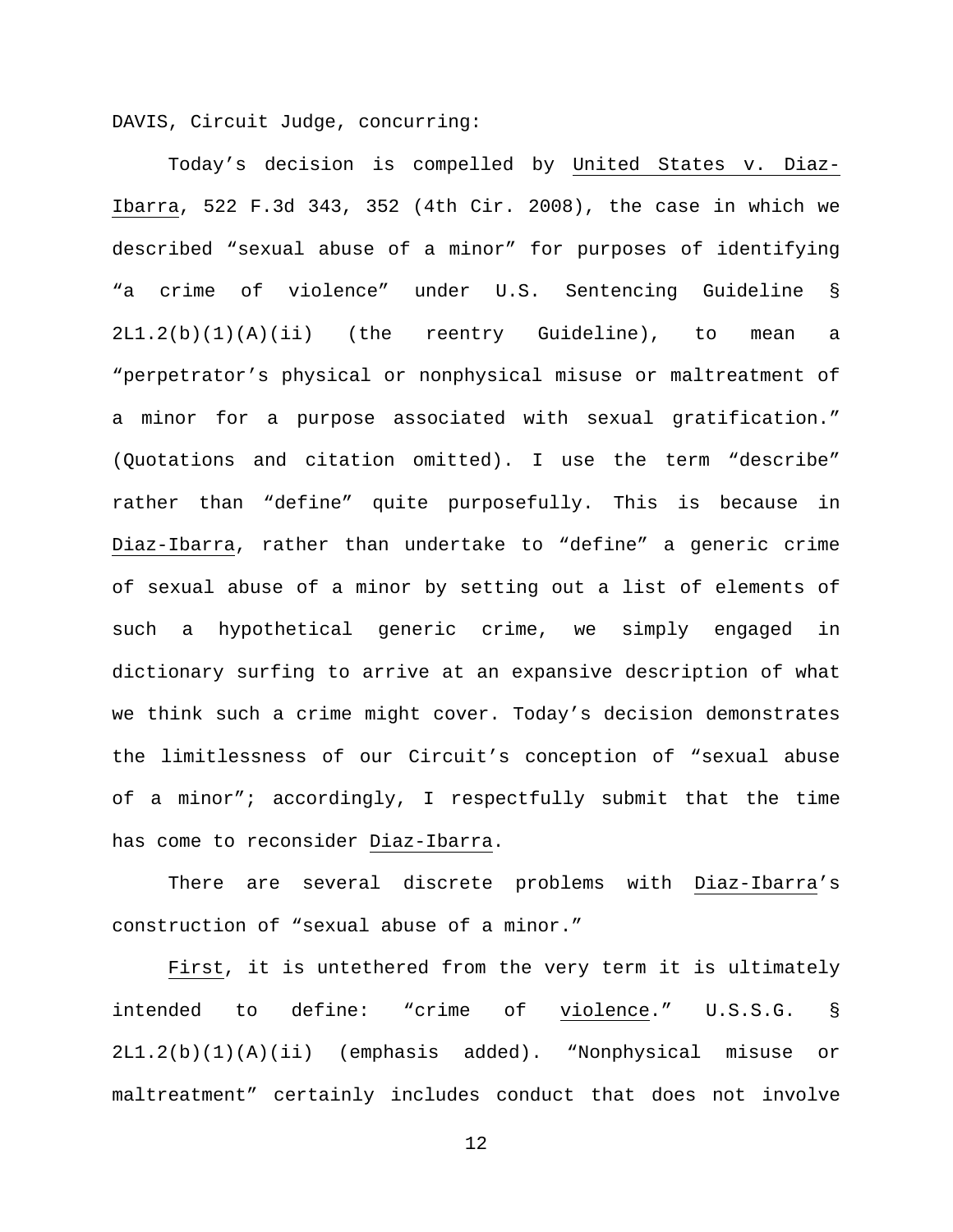physical force with the intent to cause harm, and therefore the definition effectively renounces "violence," the very word it seeks to define. See Black's Law Dictionary (9th ed. 2009) (defining "violence" as "[t]he use of physical force, usu. accompanied by fury, vehemence, or outrage; esp., physical force unlawfully exercised with the intent to harm"). There is no more probative evidence of this than a sample of cases involving North Carolina's indecent liberties statute, N.C. Gen. Stat. § 14-202.1(a). A defendant who secretly videotapes a minor undressing when they are not in the same room, State v. McClees, 424 S.E.2d 687, 654 (N.C. Ct. App. 1993), or who has a sexually explicit conversation with a minor over the phone, State v. Every, 578 S.E.2d 642, 648 (N.C. Ct. App. 2003), or who hands a sexually explicit note to a minor soliciting her (unsuccessfully) to have sex with him for \$10, State v. McClary, 679 S.E.2d 414, 418 (N.C. Ct. App. 2009), is not guilty of a crime of violence, $1$  or indeed, even engaged in conduct in which

<span id="page-12-0"></span> $1$  The Government stated at oral argument that these cases are extreme outliers and that our task is to envision the paradigm case of taking an indecent liberty with a minor. But the North Carolina courts' construction of the statute and its legislature's manifest intent suggest that these cases are actually intended to be the heart of the conduct criminalized. Indeed, the essence of this statute is its breadth: "[T]he variety of acts included under the statute demonstrate that the scope of the statute's protection is to encompass more types of deviant behavior and provide children with broader protection than that available under statutes proscribing other sexual (Continued)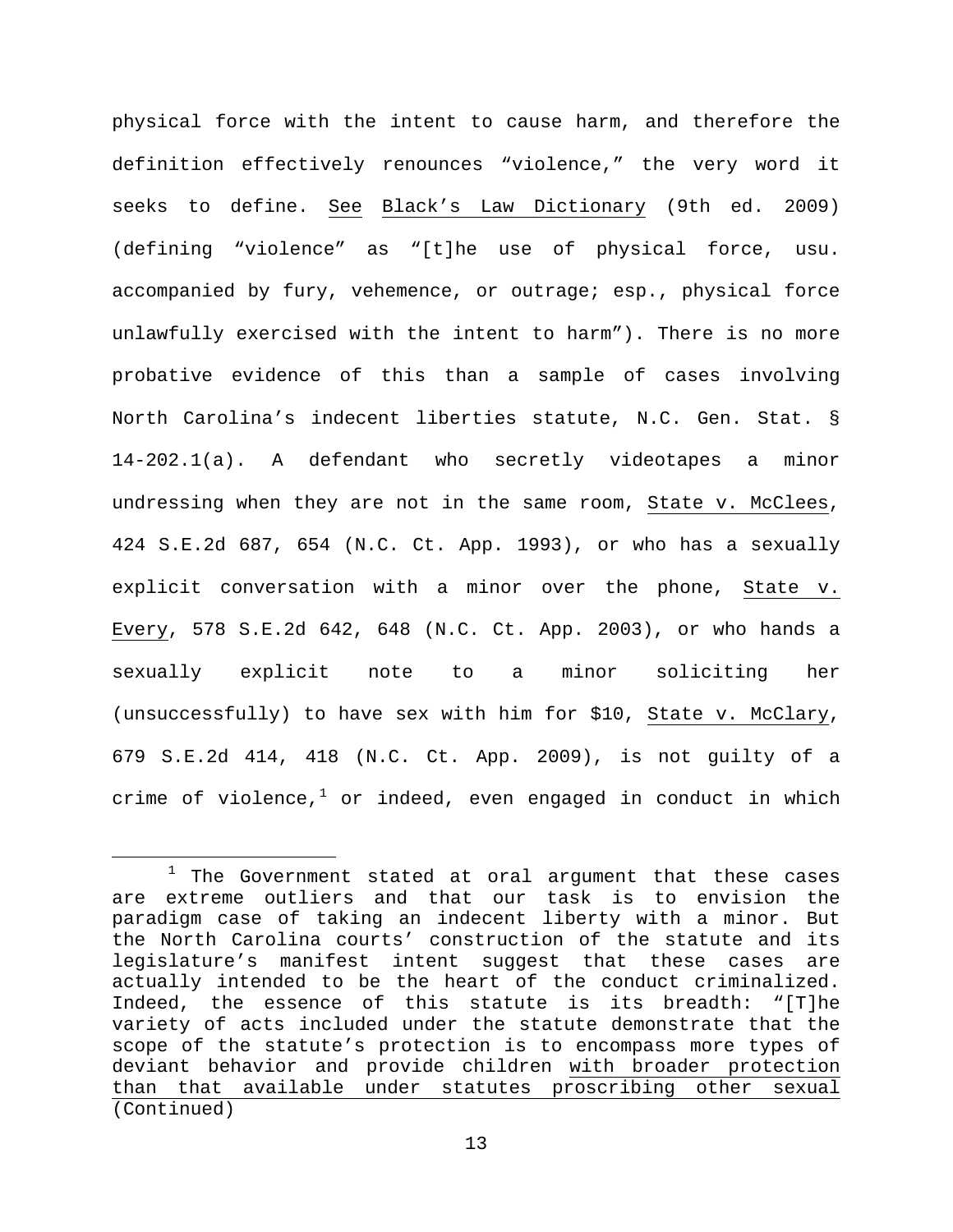violence against a victim is imminently likely.<sup>[2](#page-13-0)</sup> Hereafter, however, convictions for all of these acts will be treated categorically as sexual abuse of a minor and thus as a crime of violence under our application of Diaz-Ibarra to today's case.<sup>[3](#page-13-1)</sup>

We declined in Diaz-Ibarra to derive a definition of "sexual abuse of a minor" from a concern about violence and physical force because the Sentencing Commission had earlier amended the Commentary to make clear that the absence of physical (violent) force did not preclude "sexual abuse of a minor" from qualifying as a "crime of violence." Diaz-Ibarra,

Ĩ.

acts." State v. McClary, 679 S.E.2d 414, 418 (N.C. Ct. App. 2009) (citations and quotations omitted) (emphasis added). We should take the North Carolina courts at their word. In short, not only does the indecent liberties statute capture far more conduct than does even a broadly acceptable definition of "sexual abuse of a minor," it is intentionally designed to do just that. That is the gravamen of the opinions by Judge King and myself in United States v. Vann, 660 F.3d 771 (4th Cir. 2011).

<span id="page-13-0"></span> $2^2$  Cf. United States v. Thornton, 554 F.3d 443, 449 (4th Cir. 2009) ("Although nonforcible adult-minor sexual activity can present grave physical risks to minors, and although states are entitled to criminalize nonforcible adult-minor sexual activity to protect minor victims from these risks, such risks are not sufficiently 'similar, in kind as well as in degree of risk posed to the examples' of burglary, arson, extortion, and crimes involving explosives.") (citation omitted).

<span id="page-13-1"></span> $3$  I am not the first to recognize that these cases do not involve crimes of violence: Judge King saliently made this point in his concurrence in Vann, 660 F.3d at 785-86 (King, J., concurring), an opinion in which all three judges on today's panel joined.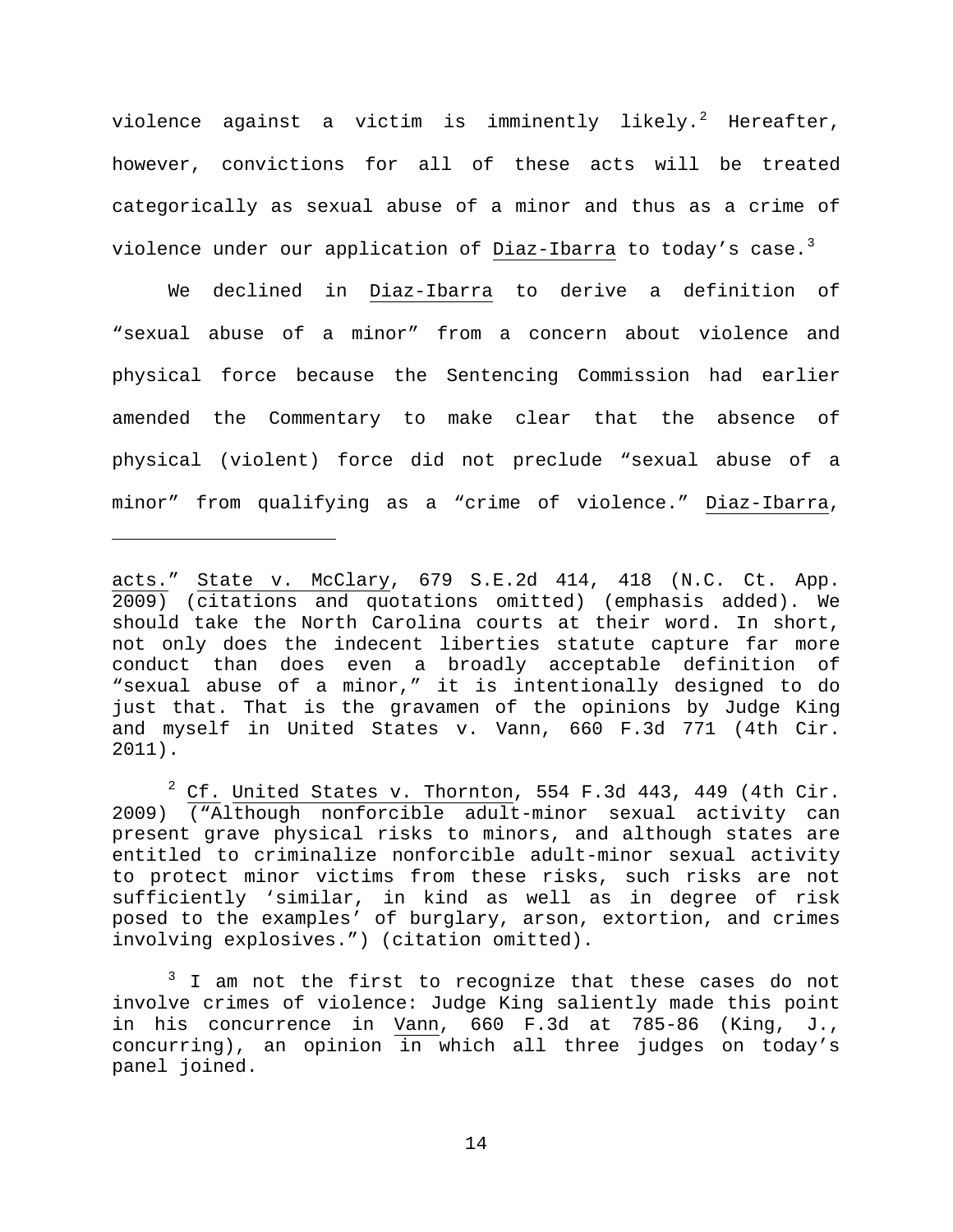522 F.3d at 349-50. Presumably, the reason for this was to give adjudicative power to the Guideline's "force clause" separate and apart from the listed Guideline crimes;<sup>[4](#page-14-0)</sup> the resulting inference was that "sexual abuse of a minor" does not require "use of physical force against the person of another" to qualify as a crime of violence. Id. Similarly, and equally without controversy, one can agree that "sexual abuse of minor" does not require that the victim suffer an identifiable injury. Id. at 350-51.

Surely, however, there must actually be a victim of some crime of violence, and that victim must suffer maltreatment of a sort that is something more than the shock resulting from a sexually-explicit telephone conversation. See State v. Brown, 590 S.E.2d 433, 436 (N.C. Ct. App. 2004) ("Our holding in Every[, 578 S.E.2d at 647–49] stands for the proposition that repeated, graphic, and explicit sexual conversations over the

U.S.S.G. § 2L1.2 cmt. 3 (emphasis added).

<span id="page-14-0"></span><sup>&</sup>lt;sup>4</sup> The "force clause" is found in the Commentary to the Guideline:

<sup>&</sup>quot;Crime of violence" means any of the following offenses under federal, state, or local law: murder, manslaughter, kidnapping, aggravated assault, forcible sex offenses, statutory rape, sexual abuse of a minor, robbery, arson, extortion, extortionate extension of credit, burglary of a dwelling, or any offense under federal, state, or local law that has as an element the use, attempted use, or threatened use of physical force against the person of another.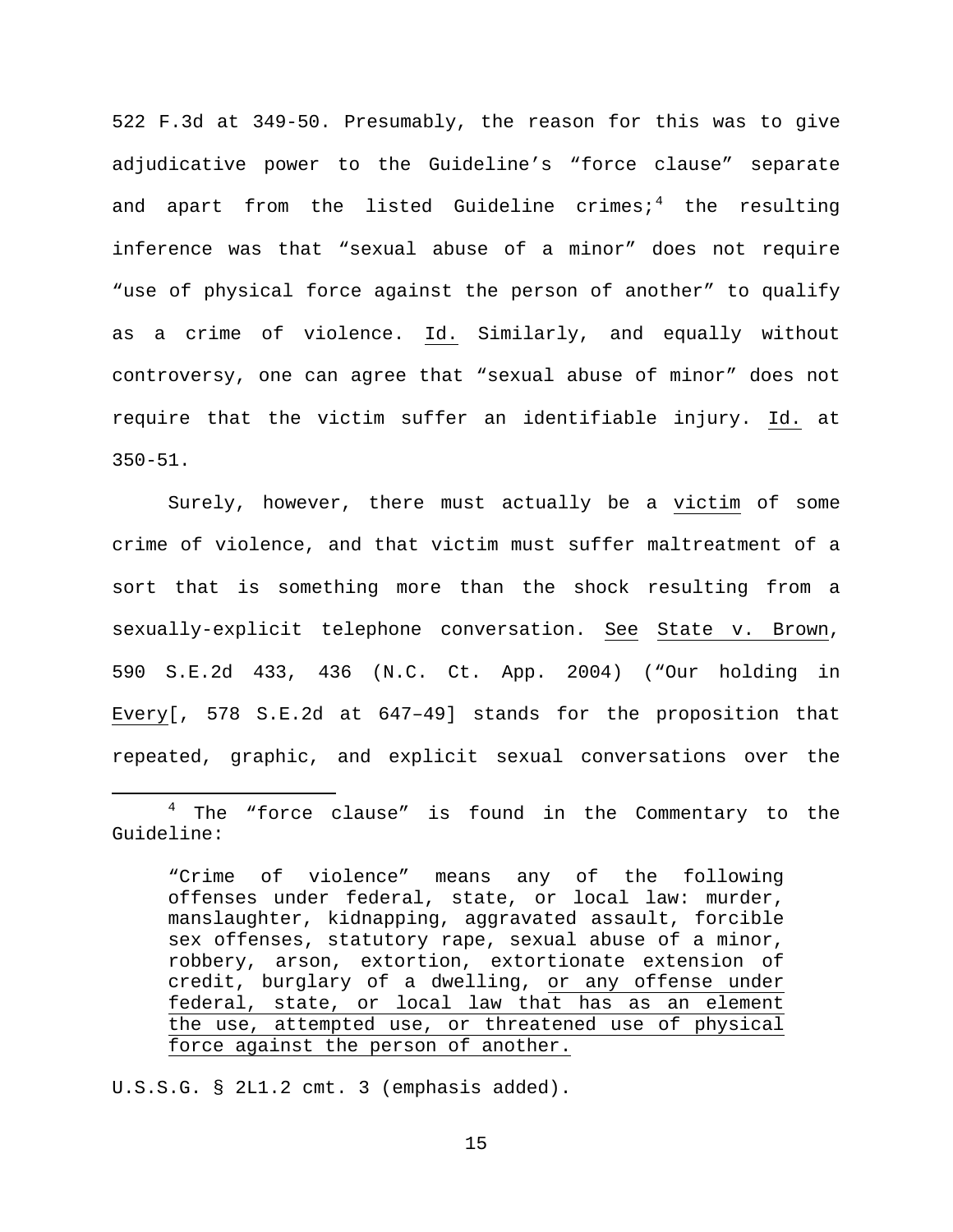phone concurrent with indicia of masturbation is sufficient to allow a jury to conclude such actions amount to taking indecent liberties.").

Thus, even if in Diaz-Ibarra we were correct in our assessment of the Sentencing Commission's intent, we are precluded from defining "sexual abuse of a minor" in a way wholly untethered from the Guideline text – and that is so even if the Commentary mandates such a result. See United States v. Peterson, 629 F.3d 432, 435 (4th Cir. 2011) (noting that Commentary inconsistent with the Guideline text would be rendered non-binding).

Post-Diaz-Ibarra case law from the Supreme Court sheds some light on the interpretive limits that the word "violence" places on our construction of these listed Guideline crimes. In Johnson v. United States, 559 U.S. 133, 140 (2010), the Court, in defining the term "physical force" as employed in the "force clause" of the Armed Career Criminal Act, $5$  rejected the

<span id="page-15-0"></span><sup>&</sup>lt;sup>5</sup> The "force clause" of the Armed Career Criminal Act reads as follows:

<sup>[</sup>T]he term "violent felony" means any crime punishable by imprisonment for a term exceeding one year . . . that  $\ldots$  . (i) has as an element the use, attempted use, or threatened use of physical force against the person of another; or (ii) is burglary, arson, or extortion, involves use of explosives, or otherwise involves conduct that presents a serious potential risk of physical injury to another[.] (Continued)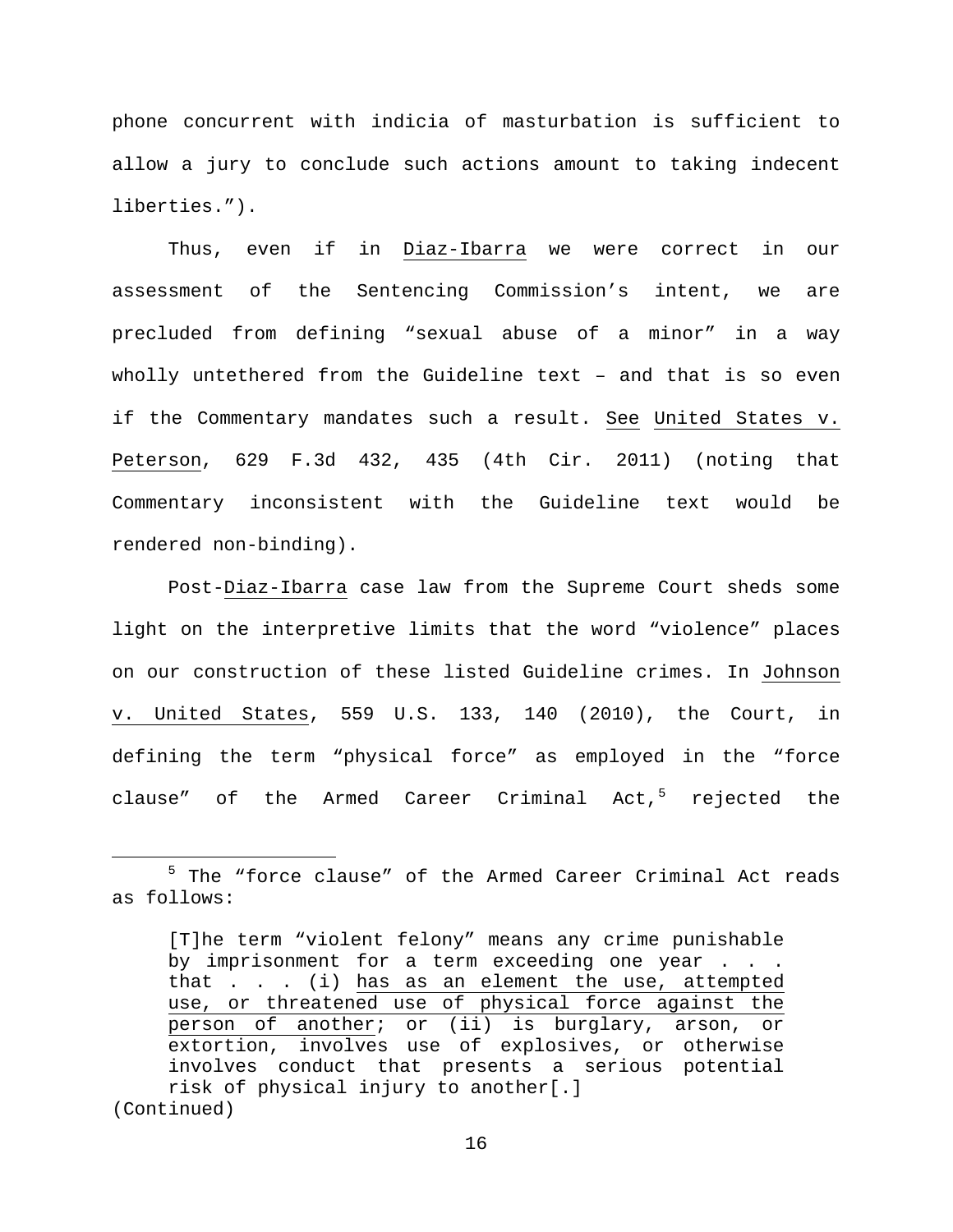Government's contention that "physical force" should be interpreted to include de minimis force as required by the common law of battery; the Court stated that "[h]ere we are interpreting the phrase 'physical force' as used in defining not the crime of battery, but rather the statutory category of 'violent felon[ies].'" Id. at 140. It concluded that "in the context of a statutory definition of 'violent felony,' the phrase 'physical force' means violent force – that is, force capable of causing physical pain or injury to another person." Id. See also Leocal v. Ashcroft, 543 U.S. 1, 11 (2004) ("[W]e cannot forget that we ultimately are determining the meaning of the term 'crime of violence.' The ordinary meaning of this term . . . suggests a category of violent, active crimes[.]"); James v. United States, 550 U.S. 192, 193 (2007) (pre-Diaz-Ibarra). In other words, Johnson should be understood as standing for a principle of statutory construction that the Supreme Court has made particularly salient in federal sentencing cases: specific terms that qualify the more general are still cabined by the plain meaning of the general term. Applied here, Johnson's teaching buttresses the point that "sexual abuse of a minor"

18 U.S.C. § 924(e)(2)(B) (emphasis added).

Ĩ.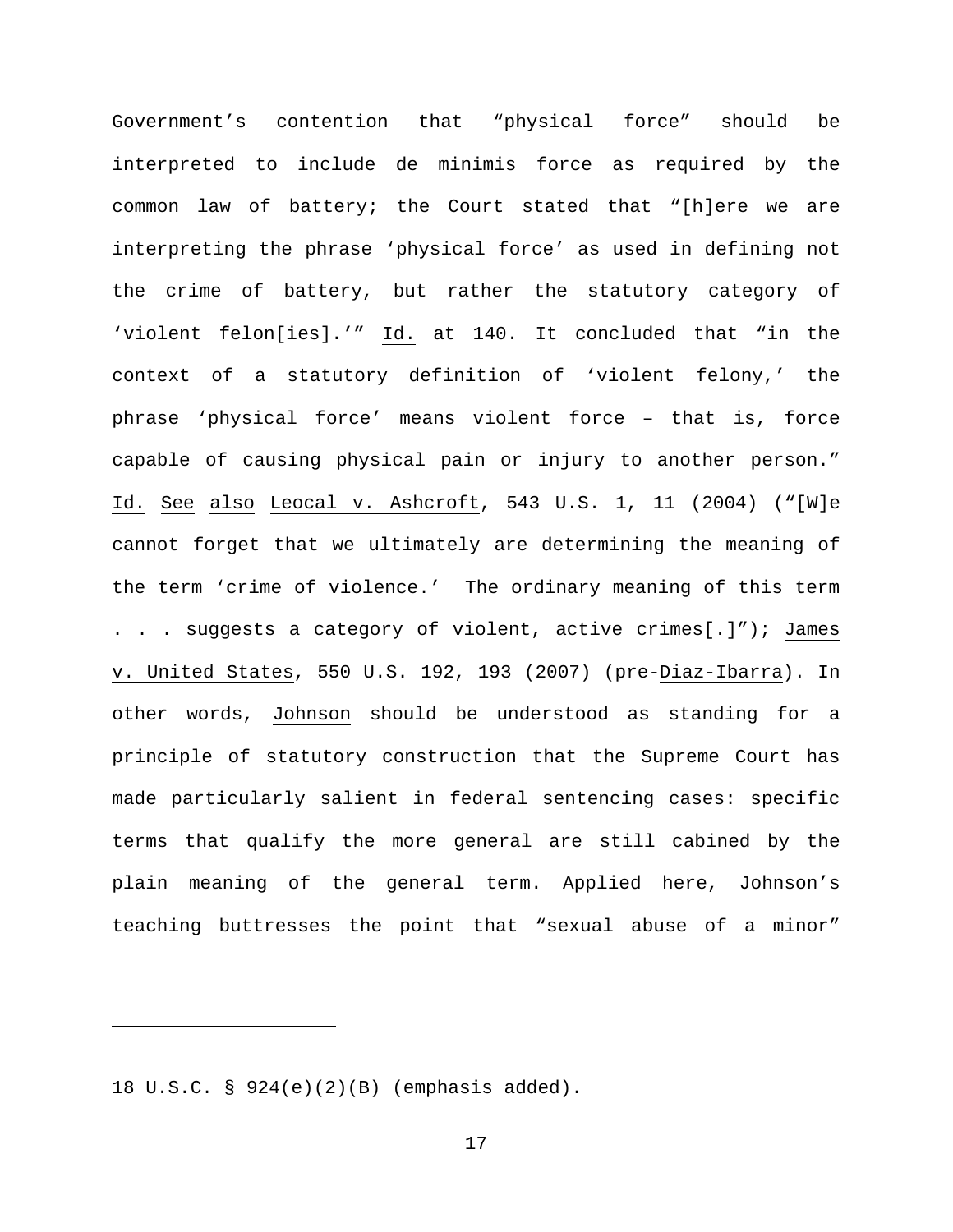qualifies the term "crime of violence," and therefore must be cabined by the operative term: violence.

Second, Diaz-Ibarra's description of "sexual abuse of a minor" captures conduct that is not "sexual abuse." Diaz-Ibarra reduces "sexual abuse of a minor" into a crime entirely focused on the defendant's intent, 522 F.3d at 350, and thereby erases from the analysis factors that are typically understood as critical to defining sexual abuse of minors, such as the severity of the conduct, the defendant's presence, the degree of the child's involvement and awareness, coercion, the absence of consent, and the existence of an injury to the victim. See David Finkelhor, Current Information on the Scope and Nature of Child Sexual Abuse, The Future of Children, Vol. 4, No. 2, at 32 (Summer/Fall 1994); David Finkelhor, The Prevention of Childhood Sexual Abuse, The Future of Children, Vol. 19, No. 2, at 170-71 (Fall 2009). See also 18 U.S.C. § 2243 (making "a sexual act" an element of the federal crime of "sexual abuse of a minor or ward"); 28 C.F.R. § 115.6 (defining certain conduct as "sexual abuse" in the context of the Prison Rape Elimination Act); United States v. Baza-Martinez, 464 F.3d 1010, 1012 (9th Cir. 2006), rehearing denied, 481 F.3d 690 (9th Cir. 2007) (holding that North Carolina's indecent liberties statute is not "sexual abuse of a minor").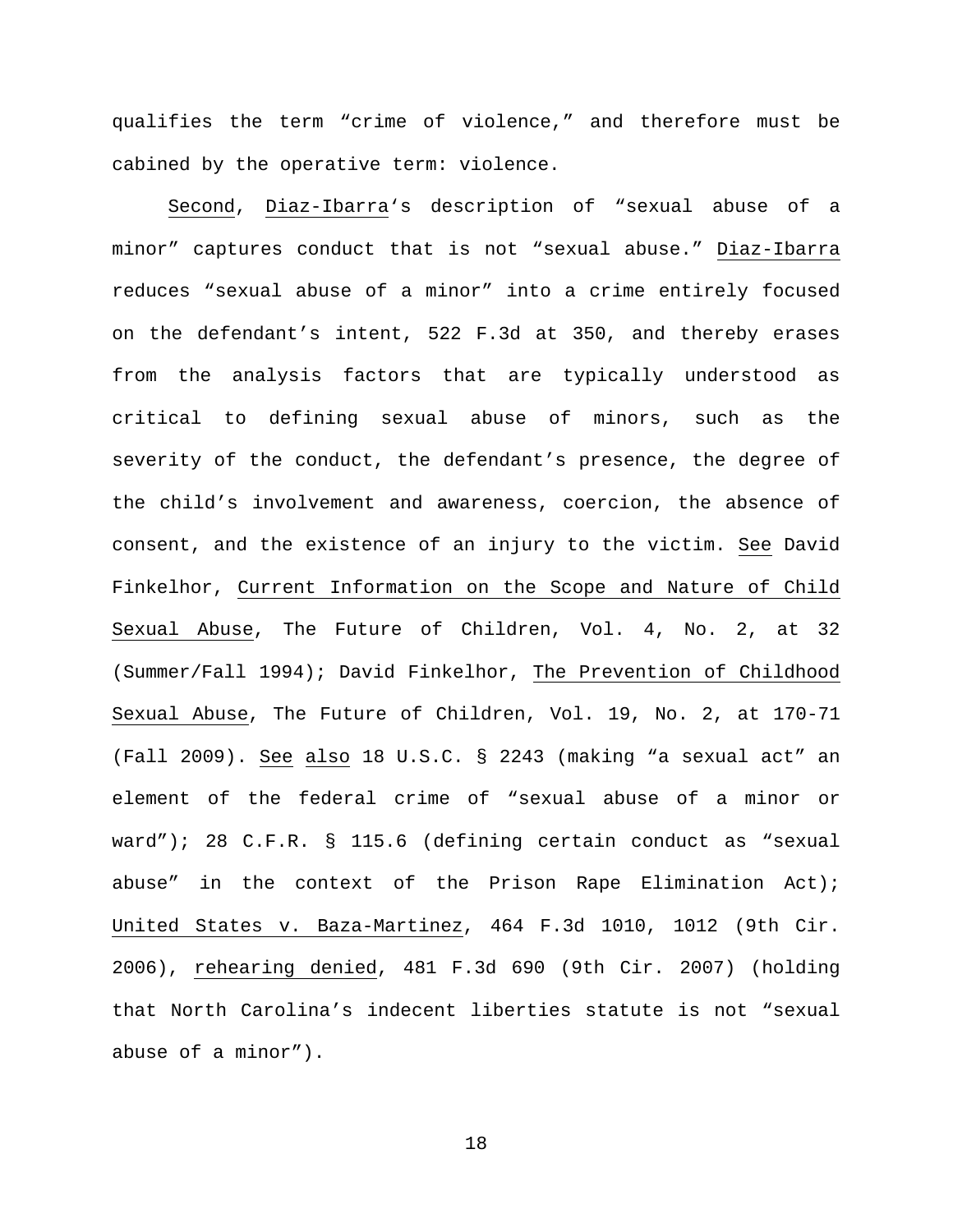Third, Diaz-Ibarra's description of sexual abuse of a minor is untethered even from the criminal law of several states. For example, Diaz-Ibarra isolated two critical features that were elements of the Georgia statute under which the prior conviction arose: "[1] a defendant who is in a child's presence must commit some immoral or indecent act with the intent to gratify his own sexual desires or the desires of the child . . . [,] and [2] the child must be at least minimally aware of the defendant's presence." 522 F.3d at 353 (emphasis added). These features were also elements of the Florida statute in the Eleventh Circuit case on which Diaz-Ibarra based its description of "sexual abuse of a minor." United States v. Padilla-Reyes, 246 F.3d 1158, 1162 n.4 (11th Cir. 2001) (noting that the Florida statute targeted "[l]ewd, lascivious, or indecent assault or act[s] upon or in presence of child") (quoting Fla. Stat. § 800.04) (emphasis added). $6$ 

<span id="page-18-0"></span> <sup>6</sup> These features of sexual abuse of a minor are also elements, either explicitly or implicitly, of every comparable state statute in the Fourth Circuit. Md. Code, Crim. Law § 3- 602(a)(4) (defining "sexual abuse" for purposes of sexual abuse of a minor as "an act that involves sexual molestation or exploitation of a minor, whether physical injuries are sustained or not"); S.C. Code § 16-3-655 (providing that third-degree criminal sexual conduct with a minor requires at a minimum an "attempt to commit a lewd or lascivious act upon or with the body, or its parts, of a child"); Va. Code § 18.2-67.4:2 and 18.2-67.10(6) (defining "sexual abuse" as an "act committed with the intent to sexually molest, arouse, or gratify any person, where" touching or causing touching is involved); W. Va. Code § (Continued)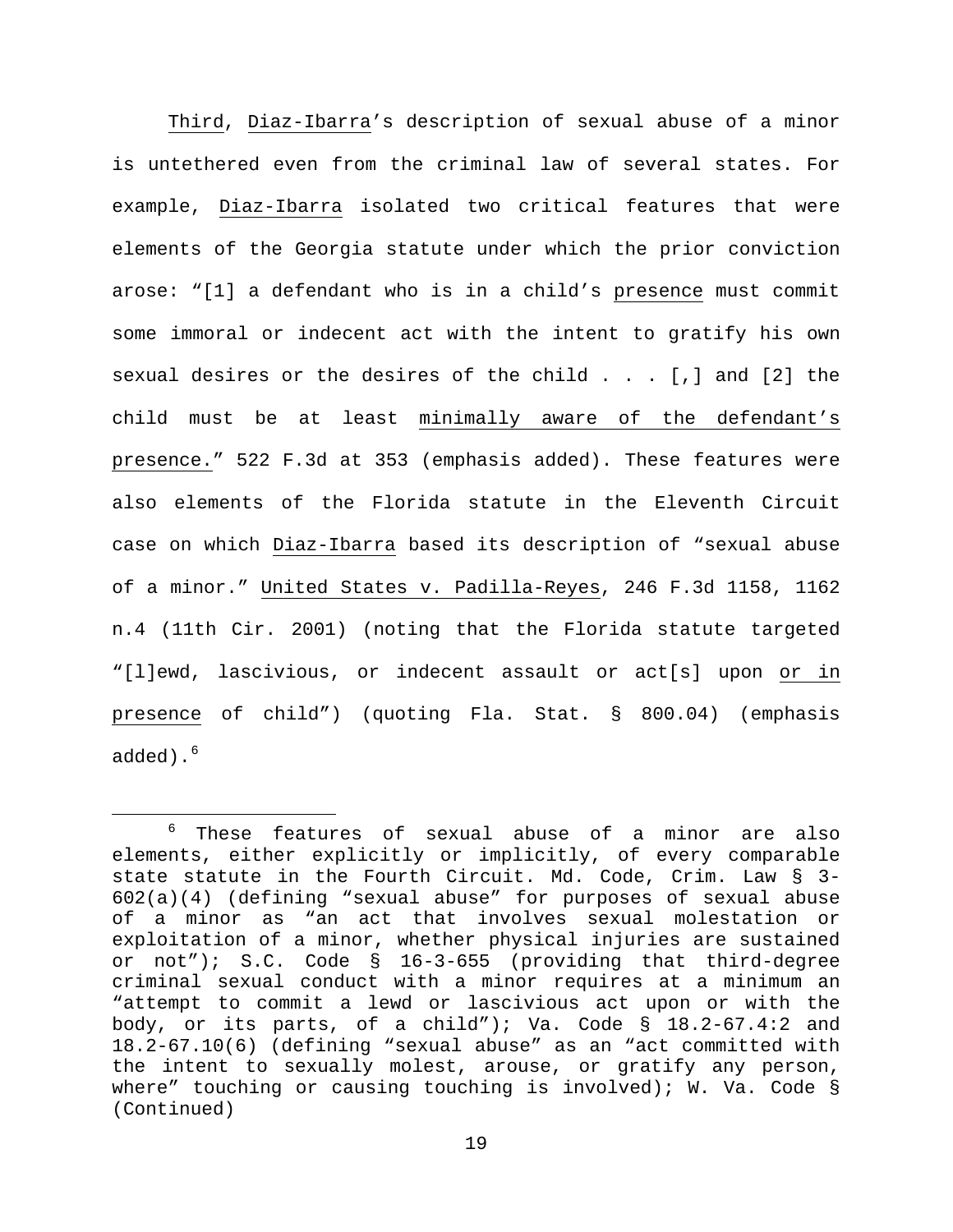But unlike the statutes at issue in Diaz-Ibarra and Padilla-Reyes, "presence" is not an element of our definition of sexual abuse of a minor. (Nor is it an element of the North Carolina indecent liberties statute, a point the state appellate court has recognized. McClees, 424 S.E.2d at 689.) In other words, Diaz-Ibarra eschewed what may be a common feature of state child sexual abuse statutes, presence and/or physical proximity, in favor of something more nebulous, a perplexing choice given that the Supreme Court has said that our task in formulating these generic definitions is to contemplate "the generic sense in which the term is now used in the criminal codes of most States." Taylor v. United States, 495 U.S. 575, 598 (1990) (construing "burglary" in the Armed Career Criminal Act). This is precisely what we did in United States v. Rangel-Castaneda, 709 F.3d 373 (4th Cir. 2013) (holding that the Tennessee statutory rape statute is broader than generic statutory rape). We should revisit our concept of "sexual abuse of a minor" and follow the approach we took in that case.

Let's be honest. Because child sexual abuse involves a particularly vulnerable population, emotions tend to gallop, and understandably so; indeed, "sexual abuse of a minor" appears to

Ĩ.

<sup>61-8</sup>D-5 (criminalizing any "attempt to engage in sexual exploitation of, or in sexual intercourse, sexual intrusion or sexual contact with, a child").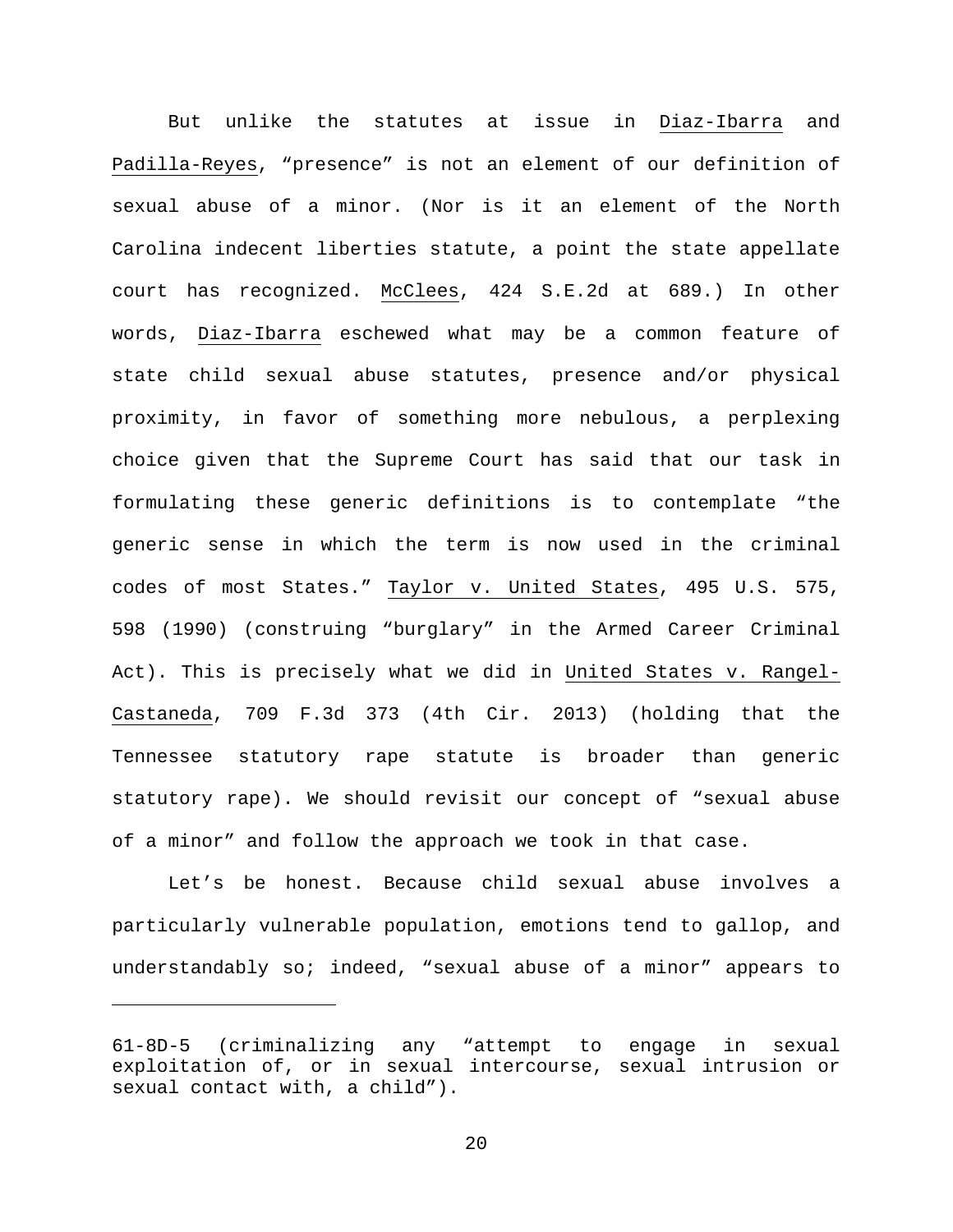have been included in the reentry Guideline not so much over a fear of violence but because all decent people experience boundless antipathy and abject opprobrium at the very thought of such perpetrators. But our task is not to punish sex offenders;<sup>[7](#page-20-0)</sup> rather, it is to give meaning to words chosen by legislators. How we give meaning to words must be driven by their common understanding and the context in which they are found. Violence, abuse, injury, and the perpetrator's presence are not just relevant to assessing, as a factual matter, whether certain conduct constitutes sexual abuse - they are also critical limiting principles in defining what constitutes "sexual abuse of a minor" for purposes of federal sentencing law. Although it may be that not all of these factors should ultimately be built into a definition of "sexual abuse of a minor," they at least are all starting points that Diaz-Ibarra rejected in favor of breathtaking limitlessness.

United States v. Rodriguez, 711 F.3d 541, 569 n.2 (5th Cir. 2013) (en banc) (Haynes, J., concurring).

<span id="page-20-0"></span> <sup>7</sup> As Judge Haynes has cogently observed:

We must also remember that federal sentencing is not an opportunity to resentence the defendant for a state crime. The state has already meted out a punishment it thought appropriate. Here, the Texas court sentenced Rodriguez to two years of imprisonment. The offense of conviction in federal court was illegal reentry, not a sexual crime.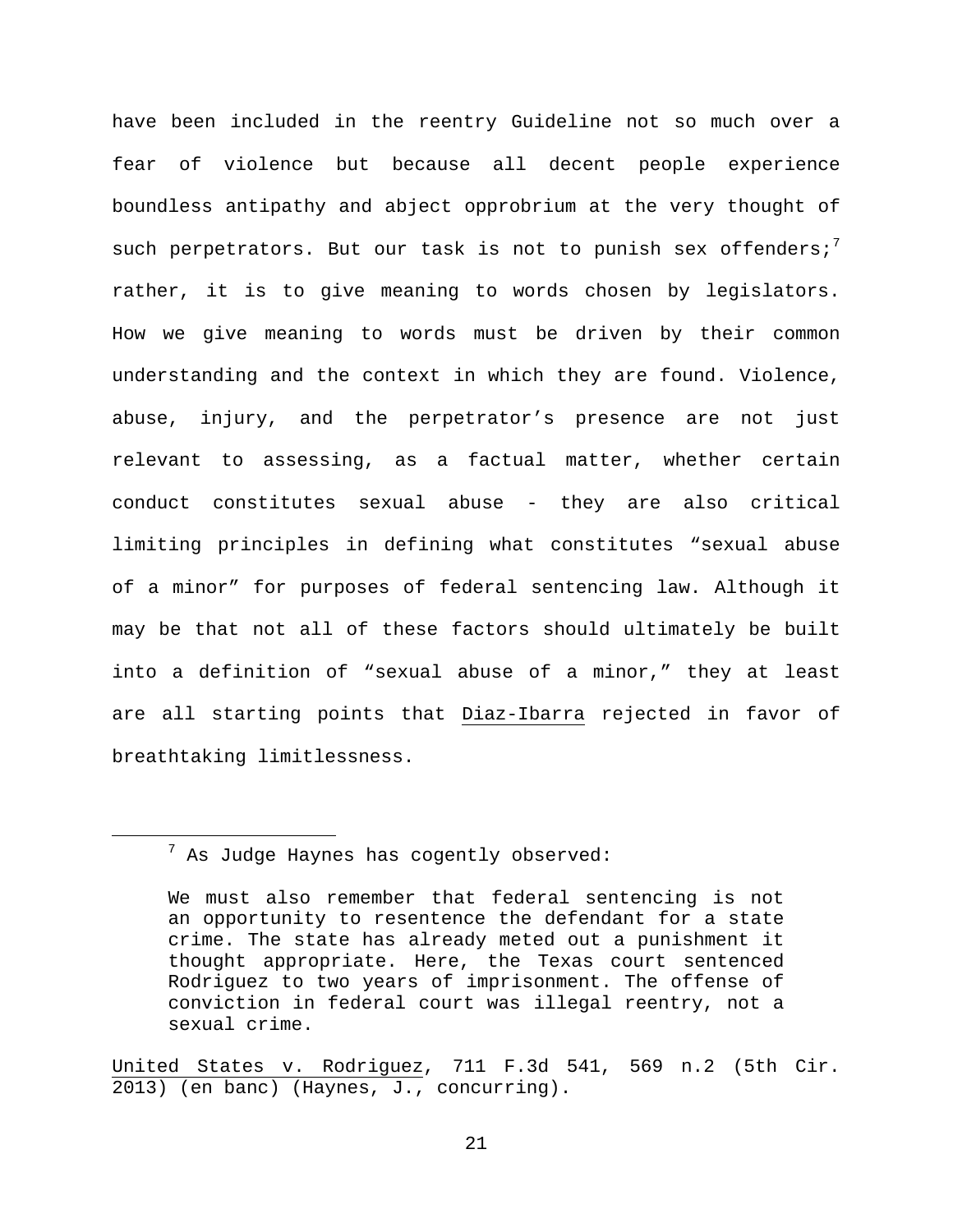There is, however, an even broader point: One who surveys our recent, on-going efforts to make sense of the reentry Guideline will discover substantial dissonance, rapidly approaching incoherence. Compare United States v. Montes-Flores, 736 F.3d 357 (4th Cir. 2013) (conviction under South Carolina law for assault and battery of a high and aggravated nature not a crime of violence), and United States v. Cabrera-Umanzor, 728 F.3d 347 (4th Cir. 2013) (conviction under Maryland's child abuse statute not a crime of violence), and United States v. Torres–Miguel, 701 F.3d 165 (4th Cir. 2012) (conviction under California law for willfully threatening to commit a crime that would result in death or great bodily injury not a crime of violence), and Rangel-Castaneda, 709 F.3d at 373 (conviction under Tennessee law for statutory rape not a crime of violence), and United States v. Gomez, 690 F.3d 194 (4th Cir. 2012) (conviction under Maryland's child abuse statute not a crime of violence), with United States v. Aparicio–Soria, 721 F.3d 317 (4th Cir. 2013) (conviction under Maryland resisting arrest statute a crime of violence), rehearing en banc granted, and United States v. Medina-Campo, 714 F.3d 232 4th Cir. 2013) (conviction under Oregon unlawful delivery of controlled substance statute a predicate "drug trafficking offense"), and United States v. Bonilla, 687 F.3d 188 (4th Cir. 2012) (conviction under Texas law for burglary of a habitation a crime